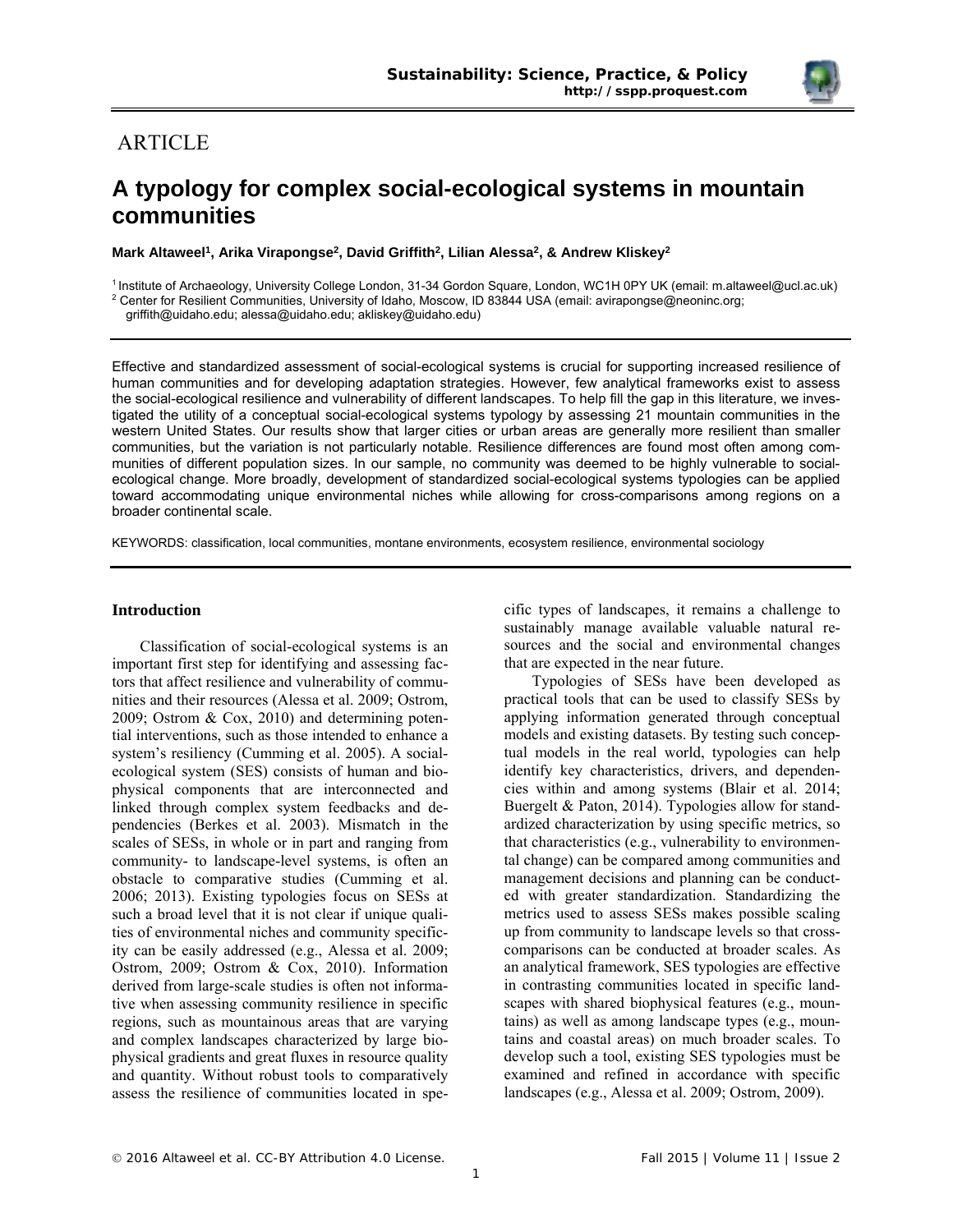This article's main goal is to evaluate the resilience of mountain-system communities using a modified version of the "Messy SES" typology (Alessa et al. 2009) and to offer recommendations for further development of typologies as a framework. The unit of analysis used to characterize SESs is a community and its associated resources. We apply the typology in this study to evaluate the resilience of 21 mountain communities located in the western United States. Based on our analysis, we offer recommendations for how the SES typology can be further refined for use in specific types of landscapes. With more enhancement and development, such typologies can be valuable for conducting cross-comparisons among different landscapes so that assessments of SESs can occur on a continental and global scale.

## **Background**

### *Why Typologies?*

Human-environmental interactions are integral components of interconnected, large-scale systems the "ecological macrosystem" (Brondizio & Chowdhury, 2013; Heffernan et al. 2014). Such macrosystem processes, for instance climate change, have been linked to accelerating rates of natural disasters, economic crises, and livelihood vulnerabilities (Alley et al. 2003; Skoufias, 2003). To improve social preparedness for large-scale change, scientists have formulated high-level frameworks to address community resilience in practice, such as toolkits that enable resilience self-assessment (e.g., U.S. Climate Resilience Toolkit, 2015). Offering a more regionspecific framework, typologies provide a template for researchers and managers to systematically identify resilience/vulnerability levels for communities in a comparable and scalable manner.

The most challenging aspect of developing an SES typology is to identify appropriate social, biophysical, and integrated metrics for capturing resilience or vulnerability, as well as finding accessible long-term datasets to support such metrics. Typologies for community-level resilience have focused on aspects of social metrics, such as change in settlement structure, institutions, and livelihoods (Carney, 1998; Berkes et al. 2003; Krausmann et al. 2008). They also can investigate relationships among stakeholders, decision makers, and sociocultural values regarding economic concerns (Wallace, 2007; Reed et al. 2009). Biophysical metrics used in typologies have included presence of different ecosystems, landcover change, and availability of ecosystem services (Adger et al. 2002; de Groot et al. 2002; Lambin et al. 2003). Integrated metrics include activities of rural landholders and land use (Emtage et al. 2006; Nuissl et al. 2009). To address community-level adaptation and resilience, different social scales (e.g., individual to community level; Buergelt & Paton, 2014), relationships between governance and ecosystem services (Ostrom, 2005; 2009), and community size and resource connectivity (Alessa et al. 2009) are assessed and included in typologies. The applied typology considered here studies the heterogeneity that exists across SESs in their given landscapes by investigating different SES elements.

#### *Mountain System Communities*

Mountain SESs require special attention because of their position in the upstream-downstream gradient, unique ecosystem characteristics, changing human demographics, effects on resource and management decisions, and cultural and political aspects. As the location of intensive exploitation or as the source of renewable and nonrenewable resources—such as timber, minerals, and water—mountainous regions and their associated watersheds are critical for most societies (Messerli et al. 2004; Winkler et al. 2007; Emelko et al. 2011). As in other systems, mountainbased human communities are subject not only to pressure from macro-environmental drivers such as climate change, but also from human-driven factors such as population growth/decline, economic development, migration, and urbanization. In contrast to other types of SESs, however, extreme biophysical gradients within mountain landscapes can create unique vulnerabilities to disturbance, availability of ecosystem services, and patterns of ecological and natural-resource exploitation (MtnSEON, 2015).

Considered unique and understudied from ecological and biogeographical perspectives (Beniston, 2003), mountain landscapes are defined by highcontrast biophysical and ecological characteristics, such as steep physical gradients (e.g., elevation, precipitation, temperature), ecotones (abrupt ecological transition zones), and highly varied ecosystems and physical characteristics (Haslett, 1997; Gardner & Dekens, 2007). Mountains have extreme and varying topographies along a large continuum; for example, consider the differences between Snowdon in Wales (high precipitation, heavily forested, anciently volcanic, and standing 1,085 meters) and Mount Kilimanjaro in Tanzania (dry, sparsely forested, many endemic plants, actively volcanic, and standing 5,149 meters). Extreme, but local, spatial heterogeneity also differentiates mountains from surrounding lowland areas, so that mountainous regions are often defined according to relative prominence (vertical differentiation from surrounding landscapes). For example, the town of Browning, Montana (USA) is considered to be on the "high plains" at 1,334 meters; this can be contrasted with Mount Rogers in Virginia (USA), identified as a mountain at 1,746 meters, and the

Sustainability: Science, Practice, & Policy | http://sspp.proquest.com Fall 2015 | Volume 11 | Issue 2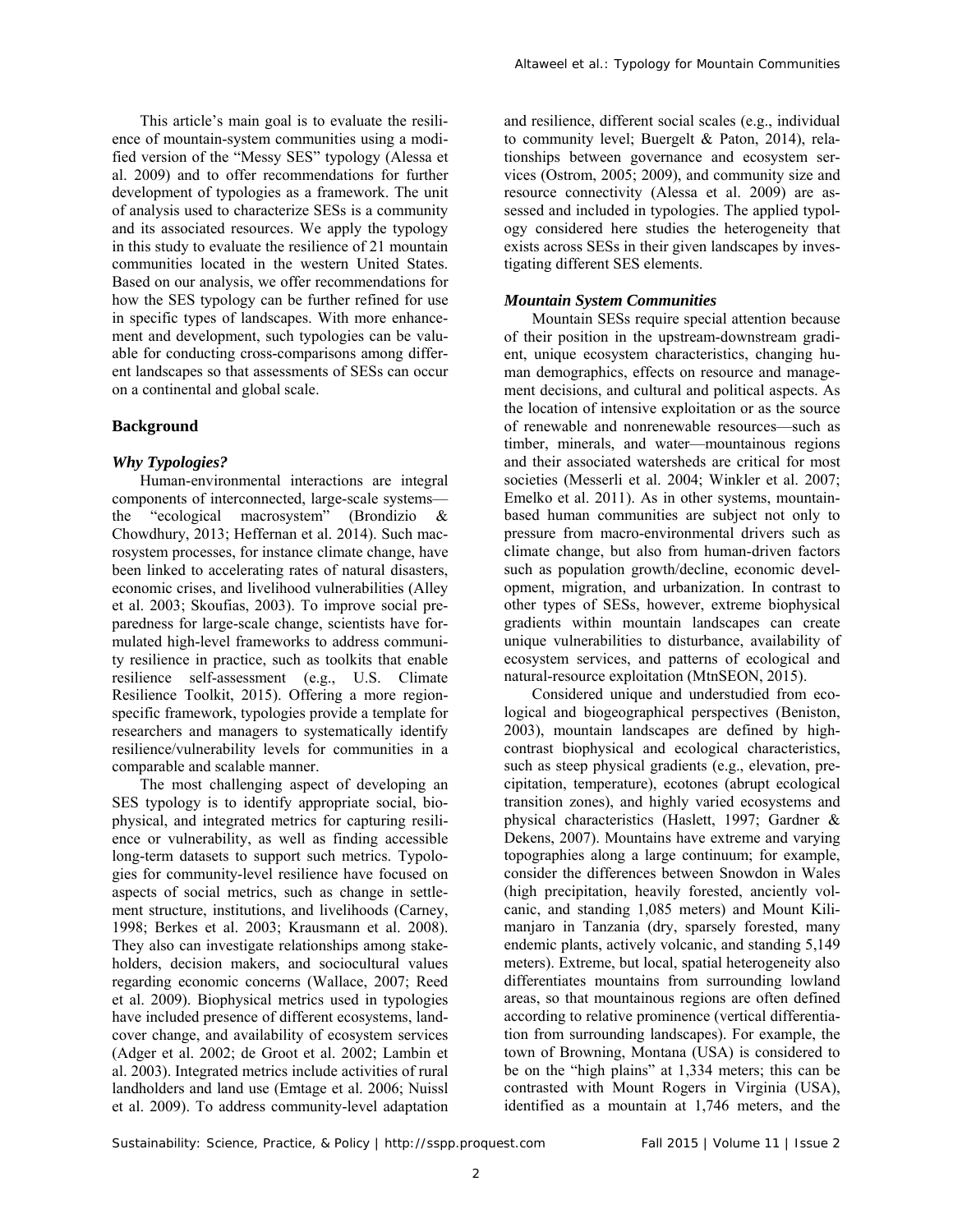aforementioned Snowdon in Wales, unquestionably a mountain at only 1,085 meters.

High-contrast biophysical characteristics also subject mountain landscapes to hazards that are unique or more pronounced than in other landscapes. For example, landslides, avalanches, flash floods, forest fires, and extreme cold events are characteristic of mountain SESs, but largely absent from lowland temperate regions where most of the world's populations resides (Gardner & Dekens, 2007; Hewitt, 2014). Due to the great biophysical, microclimatic, and ecological variability of mountain areas, their ecosystems are reservoirs for biodiversity and highly vulnerable to global change. Prominence and separation of peaks by lowlands with inhospitable biophysical characteristics results in many mountains acting as ecological "sky-islands," with unique fauna and flora that are susceptible to environmental and climate change and physically unable to migrate to more suitable habitat as conditions change (Holycross & Douglas, 2007). Mountains also serve as refuges for many endangered species, such as large carnivores (Weaver, 2001). Global climate change is predicted to have greater effects on mountain ecosystems, and other high-latitude ecosystems, than on most landscapes (a prediction that is actually beginning to occur) (Kullman, 2004).

The biophysical and geographical characteristics of mountainous landscapes contribute to pronounced cultural, socioeconomic, and political diversity and significance for these regions. Mountain ecosystems, especially in Europe, have been modified, molded, and tended by self-organizing and self-regulating cultures at the fringes of larger polities and societies (Rescia et al. 2008). Due to historical patterns of forest use and resource extraction in many mountainous regions of the world, mountain landscapes and associated communities experience (and in some instances engage in activities that directly cause) more deforestation, related flooding, and extreme erosion than comparably sized lowland SESs (Gibon et al. 2010). Mountain ranges have been used to define political frontiers between nations (Stoddard, 1991), and the enforcement of law and effective governance by states is typically weaker in mountainous regions (Ratner, 2000). Often, in mountainous areas minority groups are isolated (e.g., India), natural resources are heavily exploited (e.g., logging and mining), and military conflict persists (e.g., Afghanistan, Yemen; Blaikei & Sadeque, 2000). In addition, mountains regularly serve as sacred sites of cultural importance and these features have been correlated with higher biodiversity (Anderson et al. 2005). As a result of different or unique characteristics for mountain systems and communities, researchers and stakeholders have suggested specific guidelines for protecting the

biological and cultural diversity of these regions (Wild et al. 2008).

Mountain systems are critical for understanding watersheds and their connectivity from high elevation to the sea (Kaneshiro et al. 2005). This importance is exemplified in the ancient Hawaiian managed landscape, or *ahupua'a*, a land division stretching from upland mountains to the near shore that formed the basis for agro-ecological management and acted as a foundation for local cultural and political economies (Kamehameha Schools, 1994; Kliskey et al. 2009). In temperate environments, mountain-to-sea connectivity has been extended to icefield-to-ocean linkages, given changes in elevation and moisture, similarly highlighting the critical roles of downstream connectivity, transitions, and gradients for mountain landscapes in entire watersheds (O'Neel et al. 2015).

# **Methods**

# *Analytical Approach*

We use the "Messy SES" typology as a starting point to assess community-level resilience in the western United States mountain system (Alessa et al. 2009). Resilience and vulnerability are designated as two ends of a continuum in this typology, which emphasizes community size, resource use, and community connectivity, acknowledging that SESs are inherently difficult to categorize or assess (Folke, 2006). In comparison to the SES typology proposed by Ostrom (2005; 2009), Alessa et al. (2009) requires fewer proxies, so it is more manageable in practice. Our analysis assessed the Alessa et al. (2009) typology to improve its utility for providing information helpful to making management and communityplanning decisions. The unit of analysis in our study is a community, defined as an area and population associated with an organized and commonly governed collection of households.

To assess the typology, we first selected 21 communities from the western mountainous region of the United States (Intermountain and Rocky Mountains) as a sample group (Figure 1). We defined a mountainous region as a landscape with significant prominence, sloping terrain, valleys, and human communities. We studied communities located in such landscapes in the states of Colorado, Idaho, Montana, Oregon, Utah, Washington, and Wyoming, with population sizes ranging from 204 people (Washtucna, Washington) to 663,900 residents (Denver, Colorado).

We next considered the eleven resilience proxies used in Alessa et al. (2009) and their relevance to our mountain-system communities (see the next section). Resilience proxies are diversity, distance, retention, distribution, persistence, collectivism, variability,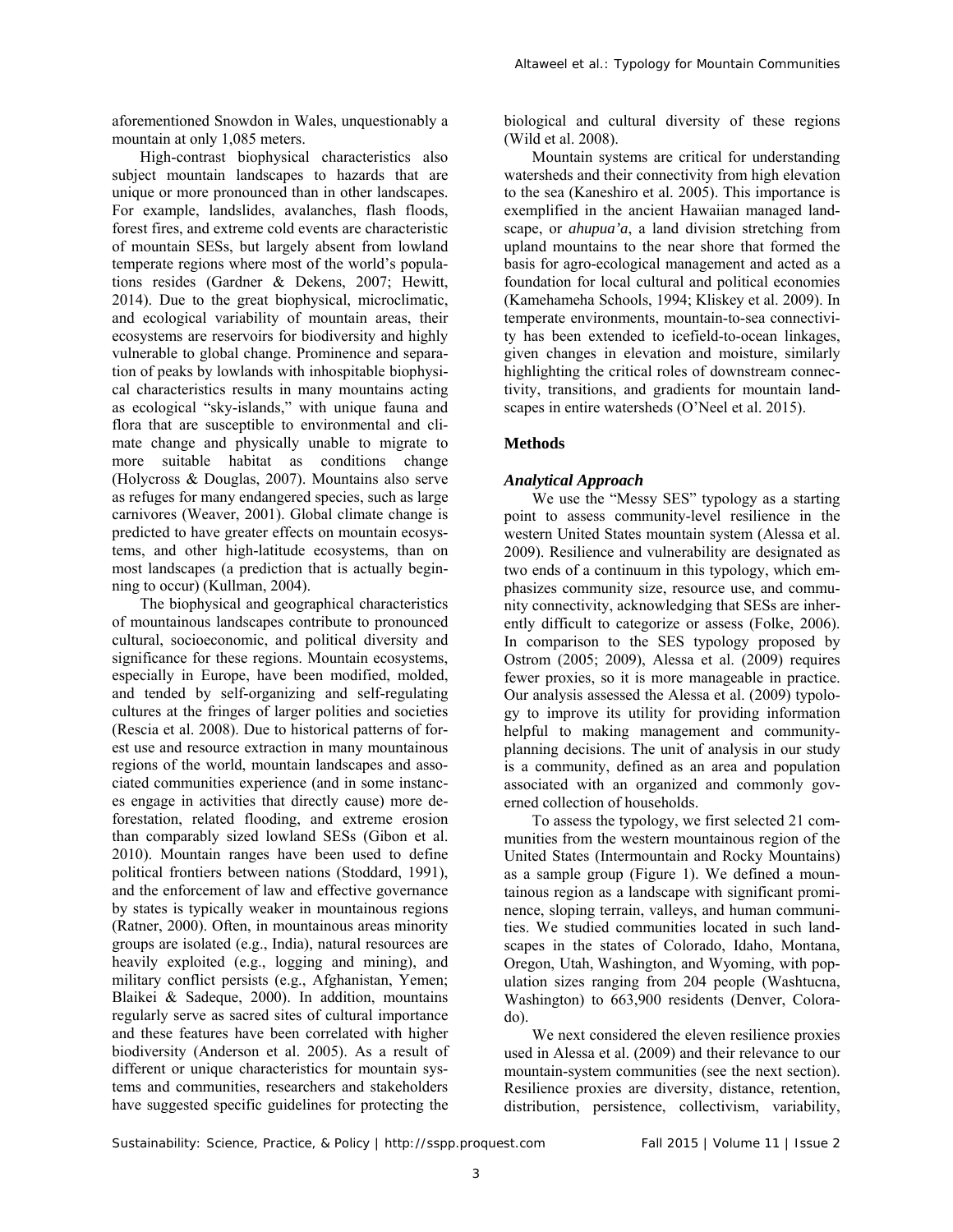

**Figure 1** Location and elevation of sample communities.

substitutability, communication, and risk. We identified specific metrics for each proxy (Table 1), based on the availability (e.g., open source, freely available) of quantitative datasets. Where possible, we identified both social and biophysical metrics for each proxy. Metrics that were only available at large scales (e.g., state level) were scaled down to the community level based on population proportions. In other words, we took the state-level data and applied it to the community.

After all data were collated, we calculated the range for each metric for the sample group. We then divided the range into three parts (Table 1, column "Metric Defined"). Qualitative identifiers were given for each part (e.g., low, middle, high) to describe their relationship to the metric. These identifiers were then assigned numeric values that reflected the metric's contribution to resilience. For most metrics, the transformation was  $1 = \text{low}, 2 = \text{middle}, \text{and } 3 = \text{sim}$ high. Some categories, with more quantitative data that allowed for fine-scale treatment, also apply 0.5 intervals. For other metrics, an inversion was needed. For example, "distance to freshwater" was considered  $1 =$  high,  $2 =$  middle, and  $3 =$  low, as a shorter distance to water is associated with higher resilience. After all results were described numerically, data in each proxy were averaged. We then translated the averages into categories A, B, and C (resilient to vulnerable, respectively), where the bottom-, middle-, and top-third of averaged results correspond to A–C categories, respectively. Resilient communities (A) are those which are most likely to withstand disturbance, transitional communities (B) respond unevenly to disturbance, and vulnerable communities are those least able to resist the negative effects of disturbance (c.f. Alessa et al. 2009).

Size (i.e., population) is considered separately from the proxies (Alessa et al. 2009), because the scale of social organization is a strong discriminator with respect to environmental change and response (Wilbanks & Kates, 1999; Marston, 2000). Size offers the opportunity to scale resilience assessments for cross comparisons among communities. For example, the number of residents is associated with aggregated benefits (e.g., tax revenue) and costs (e.g., resource use; Dasgupta, 1995). In mountain regions, size is particularly important because the humancarrying capacity is often limited by topography. Small communities are often located in canyons or on sloped land, with larger population concentrations situated in valleys or at the edge of mountainous areas (Cohen & Small, 1998).

Our analysis defines community size by estimated population, ranging from small  $(3 < 2,500)$ , medium (2 = 2,500–50,000), to large (1 > 50,000) according to the United States Census Bureau's (2010a) urban-rural classification for towns (data are collected from U.S. Census, 2015a). The resilience classification (A, B, or C) is combined with the size classification (1, 2, or 3) so that nine different categories for community resilience are possible (i.e., Types  $1A-3C$ ).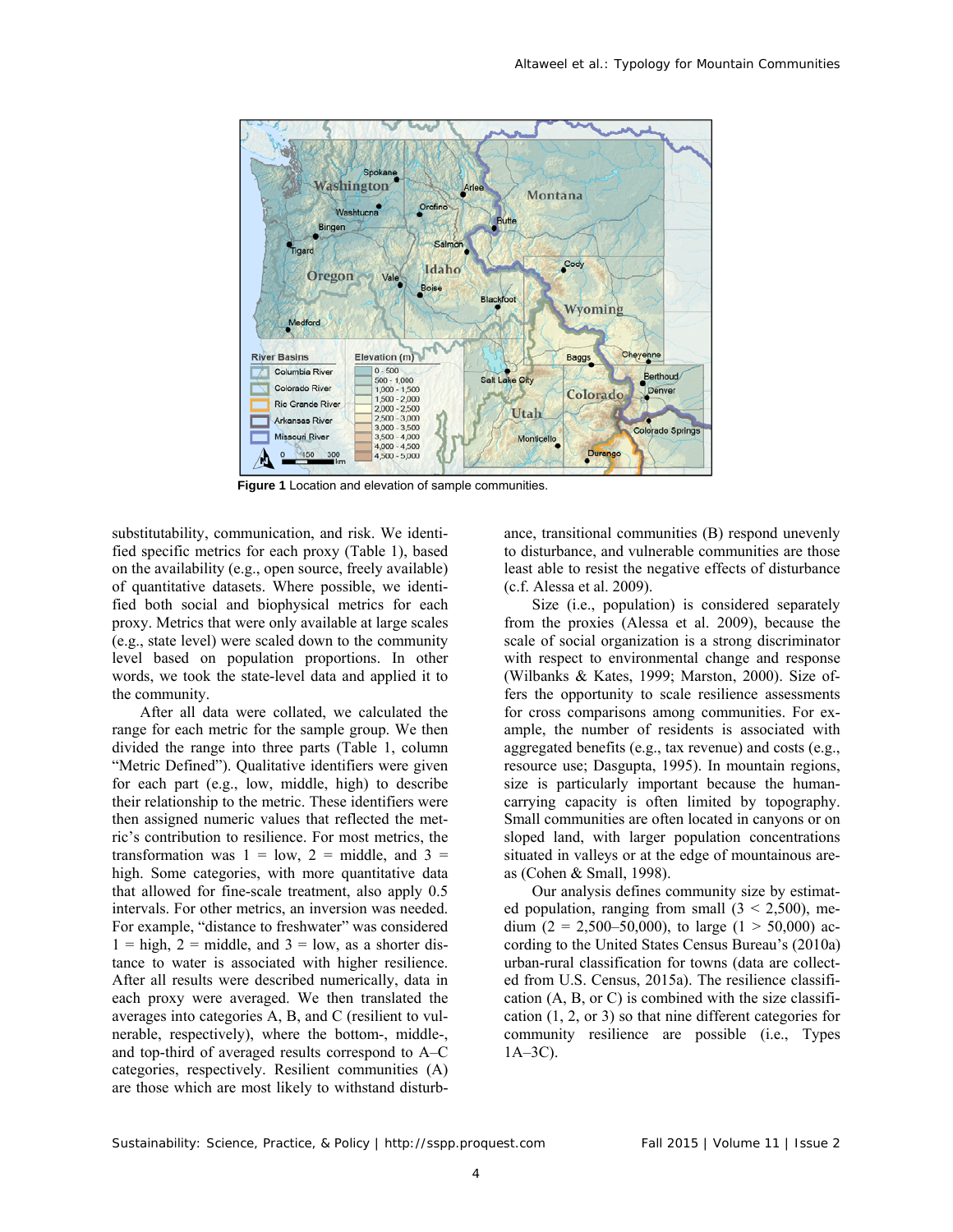### *Proxies and Metrics for the Typology*

The eleven proxies considered in the typology are intended to capture a range of social-ecological factors affecting community-level resilience and vulnerability (Alessa et al. 2009). Proxies address components of vulnerability including root causes (e.g., factors that produce unequal distribution of resources among people), dynamic pressures (e.g., processes and activities such as environmental change), and unsafe conditions (e.g., spatial location and the built environment; Wisner et al. 2004). We evaluated the proxies according to: 1) relevance to mountain systems and 2) metrics and available datasets to inform the proxy. Table 1 lists the specific proxies that we applied. A total of nineteen metrics and eighteen different sources for datasets informed our typology. Table 1 also indicates the thresholds of metrics employed to evaluate communities by identifying the range within the sample group (column "Metric Defined"). We identified relatively informative metrics and good quality datasets for most proxies. Data were all derived from free, publicly available sources on

**Table 1** Descriptions, definitions, and datasets for metrics used for each proxy.

|                               |                           |                                                                                                   |                                                                                                 | Data Set                |
|-------------------------------|---------------------------|---------------------------------------------------------------------------------------------------|-------------------------------------------------------------------------------------------------|-------------------------|
| Proxy                         | Metric                    | Metric Description <sup>1</sup>                                                                   | Metric Defined <sup>2</sup>                                                                     | <b>Citation</b>         |
| <b>Diversity</b>              | Industry                  |                                                                                                   | Range across percent of participation High (3) < 5, Medium (2) 5-10, Low (1) >                  | U.S. Census             |
| <b>Diversity</b>              | diversity<br>Biodiversity | of top three industries of the town (%) 10, Range: 0-15<br>Biodiversity of plants, fungi/lichens, | Low (1) < 6,915, Medium (2) 6,915-7,827,                                                        | (2013a)<br>Nature Serve |
|                               |                           |                                                                                                   | animals, by state (number of species) High $(3)$ > 7,827; Range: 6,003-8,739                    | (2013)                  |
| <b>Distance</b>               | Ocean                     | Distance from the ocean (km)                                                                      | Low (3) < 603, Medium (2) 603-1, 107, High Google Earth                                         |                         |
|                               | distance                  |                                                                                                   | $(1)$ > 1,107; Range: 100-1,510                                                                 | (2015)                  |
| <b>Distance</b>               | Water                     |                                                                                                   | Distance from main water source for Low (3) < 60, Medium (2) 60–115, High (1) > Google Earth    |                         |
|                               | distance                  | community use (km)                                                                                | 115; Range: 5-170                                                                               | $(2015)$ :              |
|                               |                           |                                                                                                   |                                                                                                 | community               |
|                               |                           |                                                                                                   |                                                                                                 | websites                |
| <b>Retention</b>              | Renewable                 |                                                                                                   | Energy used from renewable sources Low $(1)$ < 34, Medium (2) 34-67, High (3) > USDOE (2013)    |                         |
|                               | energy use                | (wind, solar, hydro, geo, biomass) by 67; Range: 0-100                                            |                                                                                                 |                         |
|                               |                           | state (%)                                                                                         |                                                                                                 |                         |
| <b>Retention</b>              | Recycling                 | Number of people per recycling                                                                    | Low $(3)$ < 10,374, Medium $(2)$                                                                | RecyclingCenters        |
|                               | activity                  | center (individuals/center)                                                                       | 10,374-20,748, High (1) > 20,748,<br>communities with no centers identified as                  | .org (2015)             |
|                               |                           |                                                                                                   | "high": Range: 0-31,122                                                                         |                         |
| <b>Distribution</b>           | Airport                   | Distance to international airport (km)                                                            | Low (3) < 258, Medium (2) 258-503, High                                                         | <b>Travel Math</b>      |
|                               | distance                  |                                                                                                   | $(1)$ > 503; Range: 13-748                                                                      | (2015)                  |
| <b>Distribution</b>           | Conduits                  | Connection points to Interstate                                                                   | Google Earth (2015)                                                                             | Google Earth            |
|                               | available                 | highways (Number of connection                                                                    | Range: 0-5                                                                                      | (2015)                  |
|                               |                           | points)                                                                                           |                                                                                                 |                         |
| <b>Persistence</b>            |                           | Establishment Founding year for community (year)                                                  | Older (3) < 1,863, Medium (2) 1,863-1,880, Wikipedia (2015)                                     |                         |
|                               | age                       |                                                                                                   | Young (1) > 1,880; Range: 1,847-1,896                                                           |                         |
| Collectivism                  | Union                     | Employed and salary workers with                                                                  | Low (1) < 9, Medium (2) 9-14, High (3) >                                                        | BLS (2014)              |
| <b>Collectivism</b>           | affiliation<br><b>NGO</b> | union affiliation by state (%)<br>Number of people per NGO by                                     | 14; Range: 4.60-18.40<br>Low (3) < 153, Medium (2) 153-256, High                                | IRS (2015)              |
|                               | participation             | community (individuals)                                                                           | $(1)$ > 256; Range: 50-360                                                                      |                         |
| Variability                   | Precipitation             | Range in precipitation record per                                                                 | Low (1) < 20, Medium (2) 20-30, High (3) > Western Regional                                     |                         |
|                               | range                     | year (inches)                                                                                     | 30; Range: 9.4-41.7                                                                             | <b>Climate Center</b>   |
|                               |                           |                                                                                                   |                                                                                                 | (2015)                  |
| Variability                   | Population                | Change in community population                                                                    | Low (3) < 121, Medium (2) 121-154, High                                                         | City Data (2015)        |
|                               | change                    | from 1990 to 2015 (%)                                                                             | $(1)$ > 154; Range: 88-187                                                                      |                         |
| <b>Directionality</b>         | Export-import             | Difference between exported and                                                                   | Low (3) < 8,944, Medium (2) 8,944-23,774, U.S. Census                                           |                         |
|                               | difference                | imported goods by state (US\$)                                                                    | High (1) > 23,774; Range: -5,887-38,605                                                         | (2015b)                 |
| Substitutability Commuting    |                           |                                                                                                   | Change in daytime population due to Low (1) < 5.2, Medium (2) $5.2-16.1$ , High (3) U.S. Census |                         |
|                               | activity                  | commuting, by county (%)                                                                          | > 16.1; Range: -5.7-27                                                                          | (2010b)                 |
| Substitutability Growing days |                           |                                                                                                   | Number of growing days for cultivated Low (1) < 115, Medium (2) 115-156, High                   | Farmer's                |
|                               |                           | plants per year by state (days)                                                                   | $(3)$ > 156; Range: 74-197                                                                      | Almanac (2015)          |
| <b>Communication Internet</b> |                           |                                                                                                   | Percent of people with computer and Low (1) < 81, Medium (2) 81–85, High (3) > U.S. Census      |                         |
|                               | access                    | Internet access, by community (%)                                                                 | 85; Range: 8-89                                                                                 | (2013b)                 |
| <b>Risk</b>                   | Social                    | Vulnerability measurement 1-4                                                                     | Low (1) < 1.33, Medium (2) 1.33-2.66, High HVRI (2013)                                          |                         |
|                               | Vulnerability             |                                                                                                   | $(3)$ > 2.66; Range: 1-3                                                                        |                         |
|                               | Index                     |                                                                                                   |                                                                                                 |                         |

<sup>1</sup> Qualitative description of metrics, including the scale of the dataset and unit of analysis (in parentheses).<br><sup>2</sup> Quantitative categorization of the metric, including a qualifier describing the town's metric in relatio high); numeric designation describing the metric's contribution to the town's resilience (in parentheses, 1: negative, 2: neutral, 3: positive); and range of actual values within the sample group.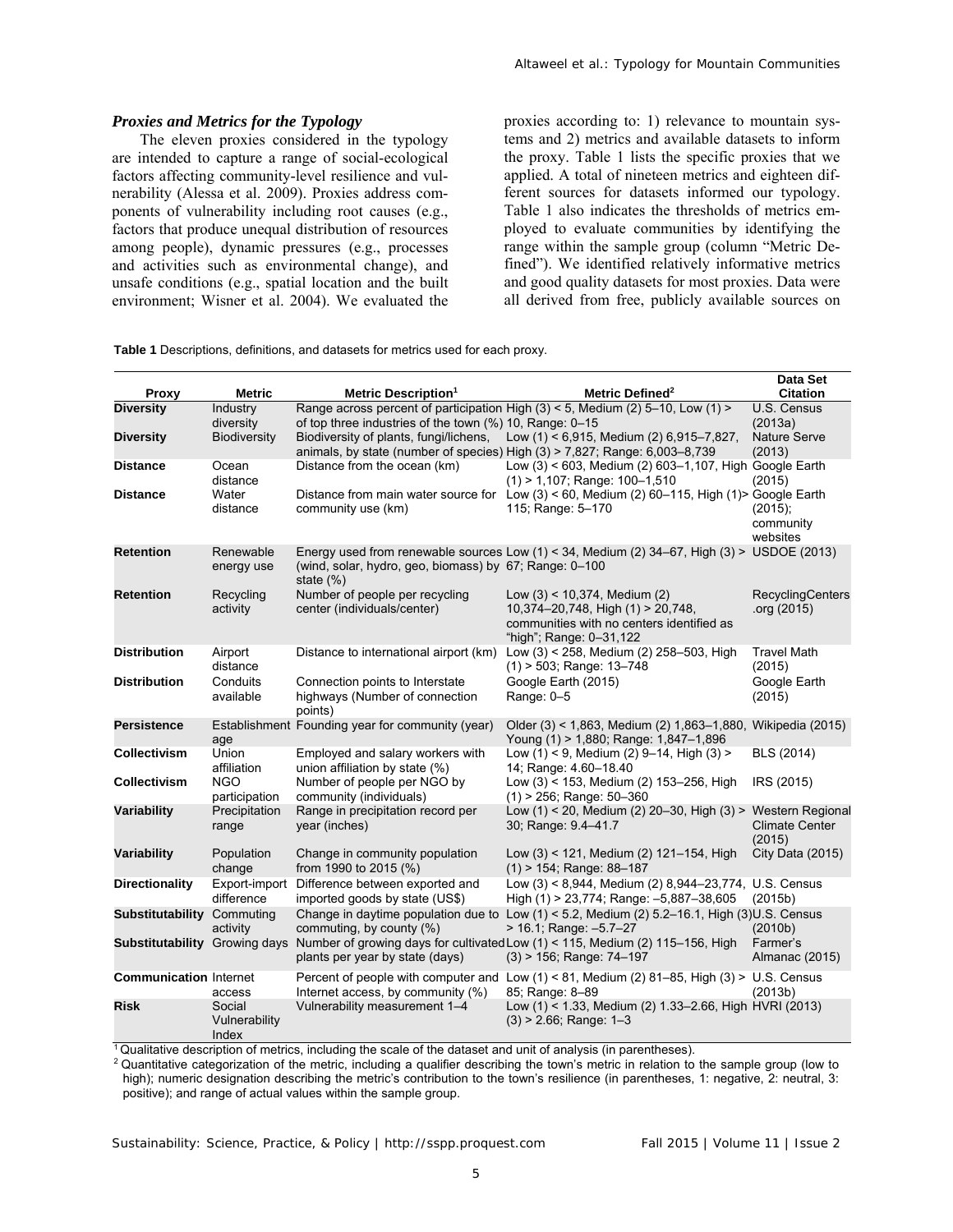the Internet.

*Diversity* (the first of the eleven proxies), which considers a community's varying access to both local and distant resources, is a measure of a community's social and biophysical options for meeting livelihood needs, such as mechanisms for accessing resources (e.g., livelihood activities) and availability of resources (e.g., timber, energy deposits). Economic diversity, such as the presence of different industries, helps to inform how communities might adapt to shifts and stresses arising from evolving economic circumstances (Chapin et al. 2004). Diversification promotes livelihood security by helping households overcome crises and abrupt change (Shackleton & Shackleton, 2004). Similarly, biophysical diversity, such as biological, ecological, and natural resource diversity, offers a great range of options and alternatives for communities to be more adaptive to change (Adams et al. 2004, Reyers et al. 2012). In mountain systems, diversity is linked to distance and distribution and provides different options for livelihood strategies.

*Distance* refers to the physical distance to essential resources (e.g., water, goods, trade). For example, communities located near headwaters have great potential for environmental impact on downstream communities. Mountain communities are often isolated; steep gradients can cause distribution of resources to be more sensitive to change than in more homogeneous topography. Climate change, for example, is expected to affect mountain regions by making some natural resources either physically more distant, scarce, or no longer available (Hope, 2014). Therefore, distance is linked to the proxies of topography, diversity, and distribution.

*Retention* is defined as efficiency in resource utilization, such as through renewable and recycled materials. In mountainous regions in the western United States, renewable natural resources that contribute directly to livelihoods include, but are not limited to, arable soil, trees and plants, fish and game, and wind for power generation. More varied and numerous renewable resources provide long-term security for mountain communities (Forman, 2008). Security can be measured based on how much renewable energy or how many resources are used in a community, including the capacity and infrastructure for recycling resources. Retention is linked to distance, as isolation can drive higher retention or prevent recycling of materials through lack of infrastructure.

*Distribution* is a measure of a community's level of connectivity to a broader economy, such as through transportation conduits. In terms of infrastructural resilience, a community with easy access to highways, major airports, and rail interconnections is

more resilient than an isolated community (Cutter et al. 2010). Strong connections to surrounding communities and a broader region enhance community resilience by allowing more access to resources and emergency aid while being responsive to external factors or shocks.

*Persistence* is measured based on a community's previous history in facing threats and overcoming and adapting to social-ecological stresses (Assche & Lo, 2011). Historical records can form a baseline indicating how effectively communities have dealt with social-ecological stress in the past. For mountain communities, this is particularly important for anticipating and adapting to natural threats, such as floods. This proxy helps to measure a community's experiences recovering from major ecological disturbances such as pine-beetle infestations. As a metric for persistence, community age can be informative, with historical memory being preserved through records and traditional, generational knowledge.

*Collectivism* represents how community-driven processes and institutions, such as governmental, private, and public organizations, respond to socialecological change (Buduru  $\&$  Pal, 2010). This characteristic indicates how well communities are able to respond to endogenous or exogenous stresses through local cooperation and systems of organization. A high number of community-based programs and institutions [such as labor-union affiliation and the presence of nongovernmental organizations (NGOs)] relative to population can determine if organizational systems enable resilience. High levels of collectivism help to shape more rapid and flexible responses among communities through such processes as adaptive governance (Folke et al. 2005).

*Variability* refers to the consistency of environmental factors and resource availability for a community over time. Environmental variability, for example, has been identified as an important determinant of community vulnerability in traditional agricultural systems throughout the world (Altieri, 2004). Variability can be measured in several ways: the World Meteorological Organization (WMO), for example, has used change in precipitation, river discharge, and air temperature over a minimum of 30 years to monitor environmental variability. In mountain systems, variability is often determined by the location of a community along different gradients (e.g., elevation, location in watershed, slope). As climate change begins to have greater effects on specific landscapes over the next century, variability in environmental factors such as precipitation is expected to increase, greatly affecting agriculture and other activities (Beniston & Stoffel, 2014).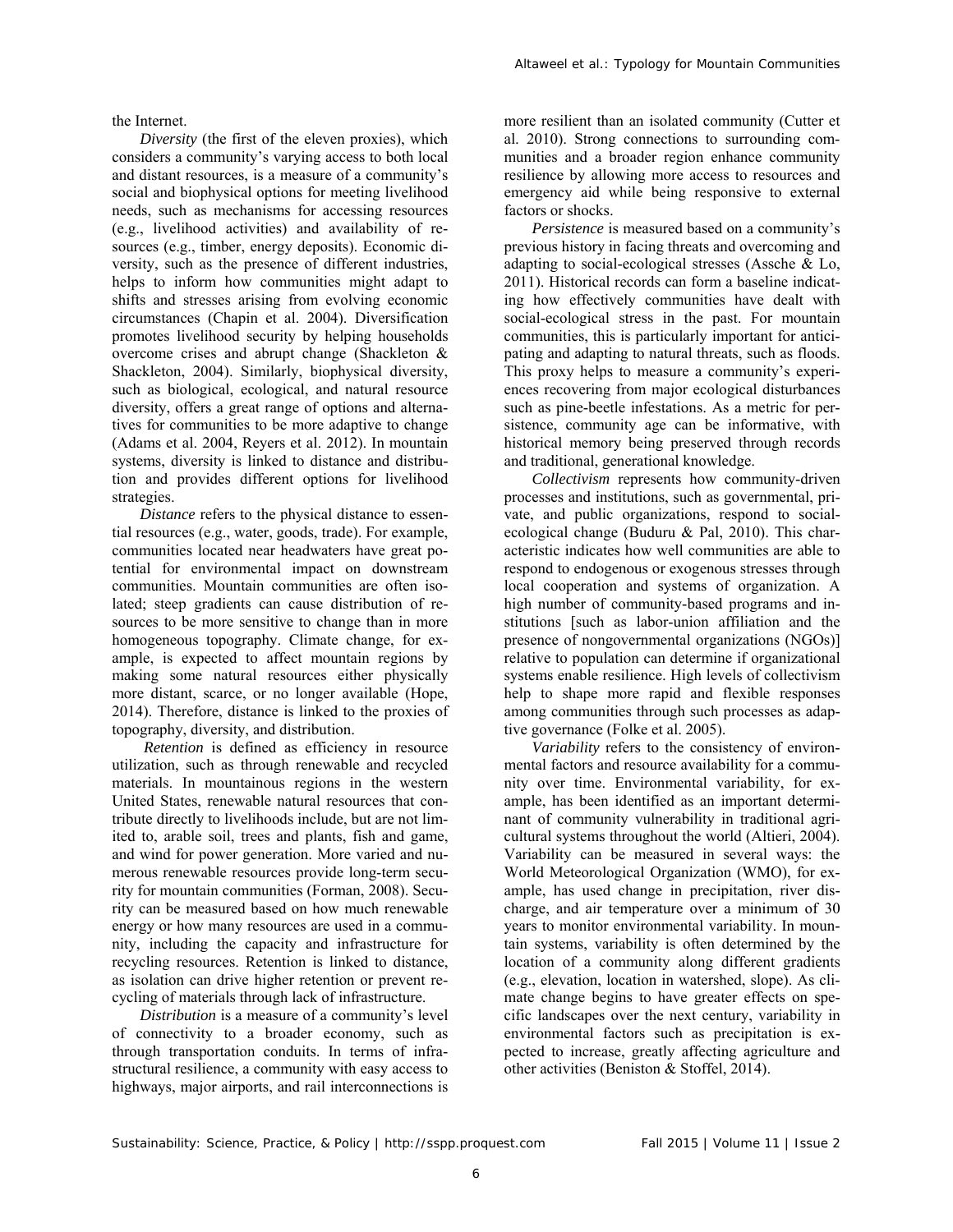**Table 2** Values of the resilience proxy measures for the 21 sample communities, including size and analysis results. Resilience level category ranges are as follows:  $A = 3.0 - 2.4$ ;  $B = 2.3 - 1.7$ ;  $C = 1.6 - 1.0$ .

| <b>Community / Proxy</b> | Size           | Diversity      | Distance       | Retention      | Distribution   | Persistence    | Collectivism   | Variability    | Directionality | Substitutability | Communication  | Risk           | resilience proxies<br>Average of | Resilience level | Type<br>Resilience |
|--------------------------|----------------|----------------|----------------|----------------|----------------|----------------|----------------|----------------|----------------|------------------|----------------|----------------|----------------------------------|------------------|--------------------|
| Denver, CO               |                | 2.5            | $\overline{c}$ | $\overline{2}$ | 3              | 3              | 2              | 1.5            | 3              | 3                | $\overline{c}$ | $\overline{2}$ | 2.4                              | A                | 1A                 |
| Colorado Springs, CO     |                | 2.5            | 1              | 2              | 2.5            | 3              | 1.5            | 1              | 3              | 1.5              | 3              | 3              | 2.2                              | B                | 1B                 |
| Durango, CO              | 2              | $\overline{2}$ | $\overline{c}$ | $\overline{c}$ | 1.5            | 1              | 2.5            | 2              | 3              | 1                | $\overline{2}$ | 3              | $\overline{2}$                   | B                | 2B                 |
| Berthoud, CO             | 2              | 2              | $\overline{2}$ | 2              | $\overline{c}$ | 2              | 2.5            | 1              | 3              | 1.5              | 2              | 3              | 2.1                              | B                | 2B                 |
| Orofino, ID              | $\overline{c}$ | $\overline{2}$ | 3              | 3              | 1              | 3              | $\overline{2}$ | 2.5            | 3              | 2                | $\overline{c}$ | $\overline{2}$ | 2.3                              | B                | 2B                 |
| Salmon, ID               | 2              | 1.5            | 2.5            | 3              |                | 2              | $\overline{2}$ | $\overline{c}$ | 3              | 1.5              | 2              | 2              | 2.1                              | B                | 2B                 |
| <b>Blackfoot, ID</b>     | 2              | 2              | 2.5            | 3              | $\overline{c}$ | $\overline{2}$ | 1              | 1.5            | 3              | 1                | $\overline{2}$ | $\overline{2}$ | $\overline{2}$                   | B                | 2B                 |
| Boise, ID                | 1              | 1.5            | 2.5            | 2              | 1.5            | 3              | 1.5            | 1              | 3              | 1.5              | 1              | $\overline{2}$ | 1.9                              | B                | 1B                 |
| <b>Butte, MT</b>         | 2              | 2.5            | 2.5            | 2              | 1.5            | 1              | 2.5            | 2              | 3              | 1                | 1              | $\overline{2}$ | 1.9                              | B                | 2B                 |
| Arlee, MT                | 3              | 2              | 2.5            | 1              | 1              | 2              | 3              | $\overline{c}$ | 3              | 1.5              | 1              | 1              | 1.8                              | B                | 3B                 |
| <b>Tigard, OR</b>        | 1              | 3              | 3              | 3              | 2.5            | 3              | $\overline{2}$ | $\overline{2}$ | 3              | $\overline{2}$   | 2              | 2              | 2.5                              | A                | 1A                 |
| Vale, OR                 | 3              | 3              | 3              | 3              | 1              | 1              | 3              | $\overline{c}$ | 3              | $\overline{2}$   | $\overline{2}$ | $\overline{2}$ | 2.3                              | A                | 3A                 |
| Medford, OR              | 1              | 2.5            | 3              | 3              | $\overline{2}$ | 1              | 2.5            | 1.5            | 3              | 1.5              | $\mathbf{1}$   | $\overline{2}$ | 2.1                              | B                | 1B                 |
| Monticello, UT           | 3              | 2.5            | $\overline{2}$ | 2              | 1.5            | 1              | 1              | 2              | 3              | 1.5              | 2              | 1              | 1.8                              | B                | 3B                 |
| Salt Lake City, UT       | 1              | 2.5            | 2.5            | $\overline{2}$ | 3              | 3              | $\overline{2}$ | 2              | 3              | 2.5              | $\overline{2}$ | $\overline{2}$ | 2.4                              | A                | 1A                 |
| Washtucna, WA            | 3              | 2              | 3              | 2              | 1.5            | 2              | 2.5            | $\overline{2}$ | 1              | 1.5              | 2              | $\overline{2}$ | 2                                | B                | 3B                 |
| Spokane, WA              | 1              | $\mathbf{1}$   | 3              | 3              | $\overline{2}$ | $\overline{2}$ | 2.5            | $\overline{2}$ | $\mathbf{1}$   | 1.5              | $\overline{2}$ | $\overline{2}$ | $\overline{2}$                   | B                | 1B                 |
| Bingen, WA               | 3              | 1.5            | 3              | 3              | 2.5            | 1              | 2              | $\overline{2}$ |                | 2                | 2              | $\overline{2}$ | 2                                | B                | 3B                 |
| Cheyenne, WY             | 1              | 2.5            | 1.5            | 1.5            | 3              | $\overline{2}$ | 1.5            | 1.5            | 3              | 1.5              | $\overline{2}$ | $\overline{2}$ | $\overline{2}$                   | B                | 1B                 |
| Baggs, WY                | 3              | 2              | 2.5            | 1              | 1              | 2              | 2              | 1              | 3              |                  |                | $\overline{2}$ | 1.7                              | B                | 3B                 |
| Cody, WY                 | $\overline{c}$ | 3              | 2.5            | 1              | 1              | 1              | $\overline{2}$ | $\overline{2}$ | 3              | 1.5              |                | 3              | 1.9                              | B                | 2B                 |

*Directionality* refers to the input or output of resources due to trade or environmental change. Some mountain communities are more self-sufficient due to local natural resources (e.g., timber), but industrial goods and services needed to capture more value from these resources may be outsourced to other locales. For example, a mountain-ski town imports goods and services to earn revenue through visitors to the resort, gaining resources. A mining town, on the other hand, may extract and export natural resources (removing resources). Directionality informs how (negative or positive) communities are able to accumulate resources that promote resilience and adaptation related to proxies of distance, distribution, and retention (Carpenter & Brock, 2008).

*Substitutability* measures a community's range of available resource options and gauges its ability to adapt under social-ecological stress by having access to redundant and multiple social-ecological resources (Folke et al. 2005). Metrics to inform this proxy can include the availability of nearby work opportunities (e.g., percentage of local residents that commute to jobs) and growing days for agricultural and cultivated plants.

*Communication* relates to a community's ability to access knowledge to help promote resilience and adaptation, which can be in the form of mass media or social networks that spread ideas (Vogel et al.

2007). Quantifying the population's level of access to the Internet and other communication (e.g., libraries, archives) informs this proxy.

*Risk* is important for determining how likely it is that communities will be affected by disturbance events (e.g., flooding, economic crisis, or disease outbreak). Depending on their specific location, higher elevation communities may experience major shocks such as shifts in the quantity and timing of precipitation due to climate change, while lower elevation communities may be less affected. Meaningful risk metrics for mountain systems include predicted change in precipitation and snowpack, which can increase due to storm events. Distance from contamination sources, such as elevation and location along a watershed gradient, can affect pollution spread (Briggs, 2003). While ambient temperature generally varies with altitude and latitude, variation in meteorological conditions due to climate change is expected to be inconsistent across time and space. The Social Vulnerability Index (HVRI, 2015) is a useful measurement of risk that considers susceptibility to environmental hazards by categories such as race, ethnicity, and age, as different cohorts may have greater risk due to socio-economic status.

Based on an SES science approach, all of the proxies inform and affect each other through feedback loops. However, some proxies are more closely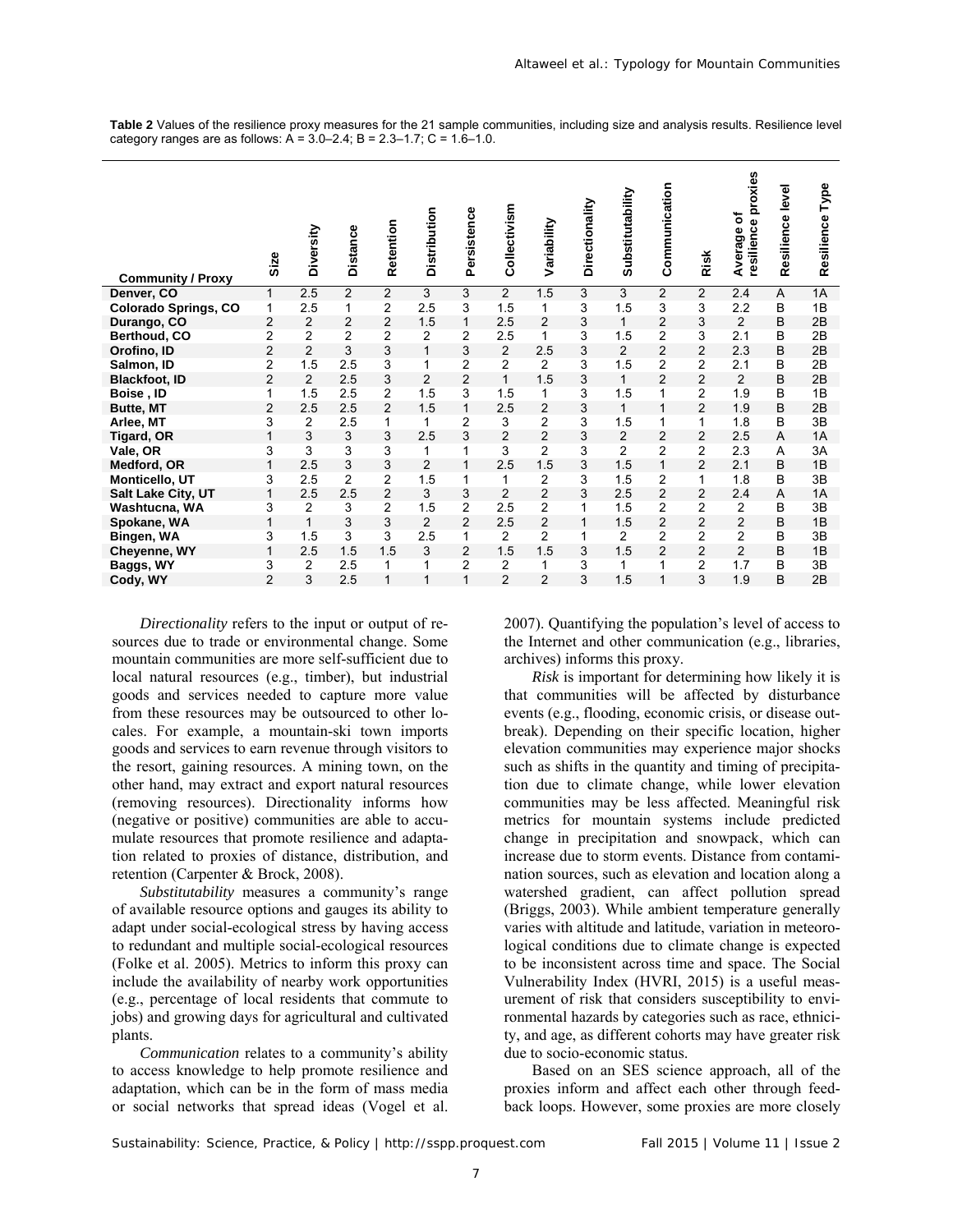

related than others. Diversity, variability, distance, retention, distribution, and directionality are all based on a community's physical features. Size, persistence, and collectivism focus on social aspects of local history and social organization. Risk stands alone because it is based on the prediction of future events, according to an analysis of all other proxies. Topography is not included as a proxy, although it affects many of the proxies, including size, distance, risk, and distribution.

#### **Results**

Table 2 displays the size of the communities and aggregate measures of the metrics for each resilience proxy so that they can be compared across communities. The table also shows the final combined size and resilience score for each community. Communities typed A to C are more to less resilient, respectively; community sizes 1 to 3 are large to small, respectively.

On the basis of our analysis (Table 2 & Figure 2), most sample communities are characterized as transitional ( $n = 17$ ); however, four communities are classified as resilient. Large communities, or cities, are deemed to be either resilient  $(n = 3)$  or transitional  $(n = 5)$ . Medium-sized communities are all identified as transitional  $(n = 7)$ . The majority of small towns are transitional ( $n = 5$ ). Using the framework provided by Alessa et al. (2009), none of the towns in our sample are classified as vulnerable, although Baggs, WY scores very close.

As an illustration of the assessment of SES resilience using the typology it is useful to consider the individual measures for a single community. As an example, the town of Salmon, Idaho, is a small rural community of 3,112 residents located in the Salmon River Mountains of the American Continental Divide in central Idaho—rated as a medium-sized community (Type 2). The town is situated at an elevation of 1,202 meters above sea level (ASL), immediately west of Continental Divide-mountain peaks that reach in excess of 3,000 meters ASL, and at the upper headwaters of the Salmon River—a tributary of the Columbia River Basin, and 1,560 kilometers upriver from the Columbia River mouth on the Pacific Ocean (Figure 1). Salmon has a semi-arid climate with cold, dry winters and hot, slightly wetter summers. Historically, the Salmon River valley is home to the Native American Lemhi Shoshone people and notable as the birthplace of Sacajawea, the Shoshone guide for the Lewis and Clark expedition of 1804– 1806, and the route taken by that expedition as they crossed the Continental Divide en route to the Pacific Ocean.

The overall diversity proxy for Salmon of 1.5 (medium) tempers a low industrial diversity, based on over 12% participation in lumber, ranching, and tourism as the top three industries, with a high biodiversity, resulting from close proximity to relatively unmodified forest and riverine environments (Tables 1 & 2). The distance proxy of 2.5 (medium-low) combines a particularly large distance from the ocean (1,560 kilometers) at the very headwaters of the Columbia River, and short distance from the town's main water source—the entire town is within one kilometer of the Salmon River (Tables  $1 \& 2$ ). The retention proxy of 3 (very low) combines low metrics for renewable-energy use and recycling activity (Tables 1 and 2). The distribution proxy of 1 (very low) reflects Salmon's single connection to Interstate 90 which is 226 kilometers away and accessible in Missoula to the north (Tables 1  $& 2$ ). Its persistence proxy of 2 (medium) mirrors the founding of Lemhi County and the City of Salmon in 1866 (Tables 1 & 2). The collectivism proxy of 2 (medium) reflects the combination of 12% of employed and salaried workers in union affiliation for Idaho and 165 people per NGO (Tables 1 & 2). The variability proxy of 2 (medium) indicates both a modest environmental variability (range in annual precipitation) and a modest change in community population from 1990 to 2015 (+0.03%). The directionality proxy of 3 (low) for Salmon echoes relatively low self-sufficiency due to the importation relative to exportation of resources (Tables 1 & 2). A substitutability proxy of 1.5 (medium-low) reflects little change in daytime population due to scant commuting (the only other incorporated city in the county being Leadore with only 105 residents some 74 kilometers away, and a medium number of growing days per year (Tables 1 & 2). Its communication proxy of 2 (medium) is due to a moderate percentage (83%) of the community possessing computer and Internet access. And the risk proxy of 2 (medium) reflects a moderate social vul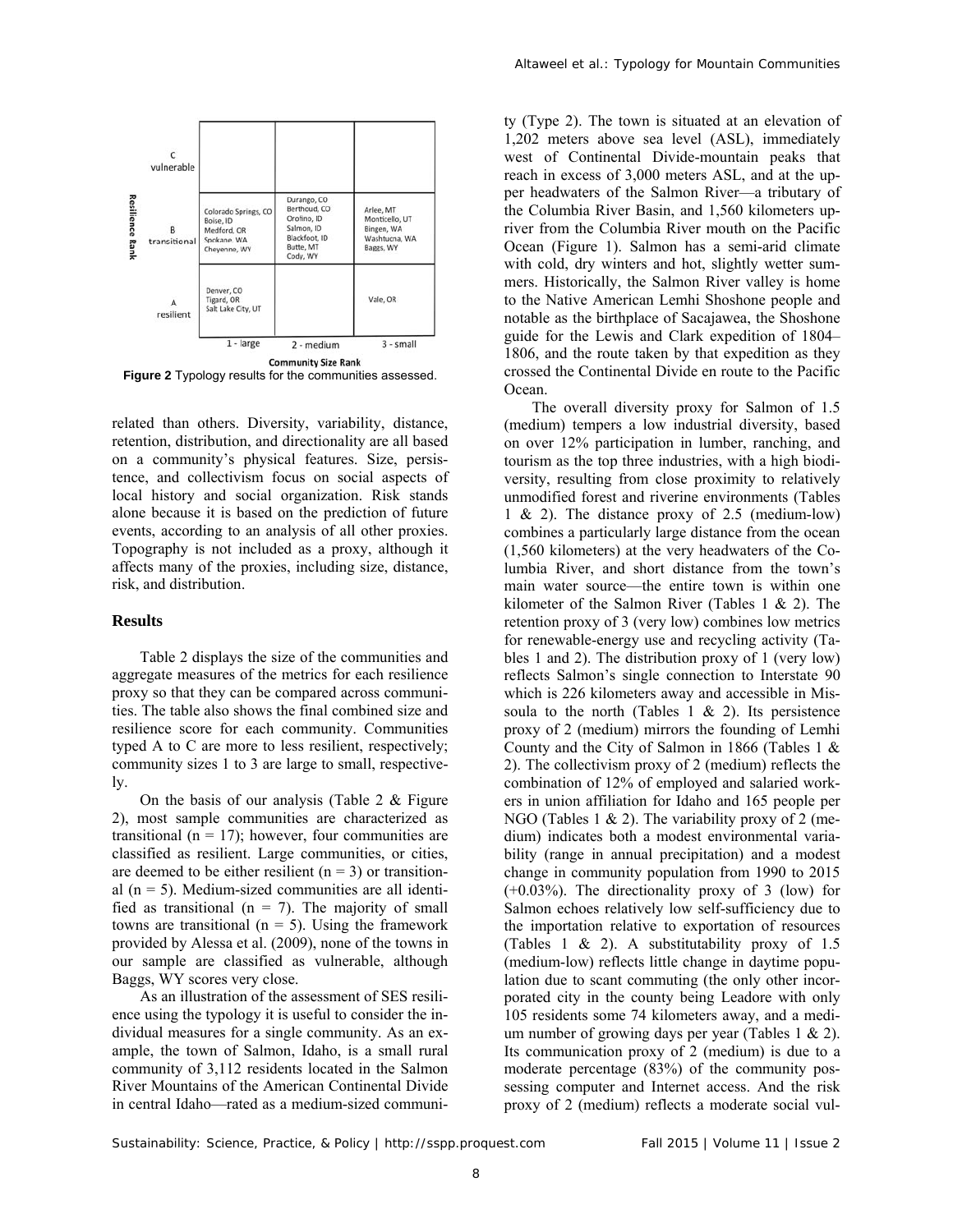nerability index score (2.0) for the community (Tables 1 & 2). The average resilience for Salmon of 2.1 is in the range of transitional resilience—an uneven response to disturbance resulting in an overall rating for the community as a type 2B transitional community (Table 2 & Figure 2).

### **Discussion**

#### *Benefits and Limitations*

The Alessa et al. (2009) typology offers descriptions of proxies, but does not specify the metrics that should be used. The categories in the typology are not unique to mountain systems, but mountain characteristics such as precipitation, temperature, transport, and diversity of available resources do affect results by influencing resilience. As such, the typology allows for flexibility to use different regionspecific metrics for capturing resilience in mountain systems. By testing the utility of the typology with mountain communities, we were able to assess the challenges, benefits, and limitations of the typology, so that more robust taxonomies can be developed and data gaps identified. Our proxies were not weighted, as the intent was to identify the communities that showed more or less vulnerability within this particular framework.

Datasets are generally available to capture the size and proxies for resilience reasonably well. Since each of our datasets came from a different source, it was time consuming to collect the appropriate data to inform each metric. As other SES studies have noted, the different scales used for each dataset (e.g., county, zip code, state levels) present challenges, because there is a need to scale down some datasets to the town level (e.g., per capita) (Cumming et al. 2006). To improve quantitative capacity to evaluate the resilience of communities, datasets should be collected at the community level.

As an evolving field, resilience science continues to test conceptual SES models that identify metrics of resilience as well as relationships among metrics (Berkley & Gunderson, 2015). In the absence of guidance from a foundation of literature that defines specific metrics to be used in a typology, we select measures that are able to demonstrate the typology's workability using publically available data. Among the proxies, persistence proves to be the least informative in our analysis, as all of the communities were established at roughly the same time. For variability, we use population change from 1990 until the present, which demonstrates that communities can leverage human capital into infrastructure improvement (Short & Mussman, 2014). Although less than ideal, the data were readily available and could be used to highlight the relative ability of communities

to address variable resource or ecological conditions. We use the number of growing days for the substitutability proxy, as this shows the range of crops that can be grown given prevailing climatic advantage. While mountain communities in the United States are not often known for large-scale commercial agriculture, food production does enable local residents to provide for themselves during disruption. For our assessment of risk, we use the Social Vulnerability Index (HVRI, 2013), which we recognize does not include the biophysical aspect of vulnerability, but offers a straightforward way to differentiate risks among communities.

Our typology has potential to be more readily applied using quantitative—rather than qualitative data, as they provide values that can be directly translated to resilience categories. However, some proxies like collectivism may best be informed through qualitative documentation of activities conducted by government, nongovernmental, and private-public partnerships. The current typology framework is not very conducive for such qualitative datasets. To understand the context that underlies community resilience, better ways to assess qualitative data, such as through the deployment of historical perspectives, are needed to improve typologies. In addition, data sources for metrics are not available in a central repository, so time-consuming online searches in a dispersed and changing digital landscape are needed. We suggest that future typologies consider better ways to include qualitative datasets. While qualitative databases are often inherently difficult to work with, relative measures within such qualitative understanding can at least provide information on what is more or less important from the perspective of resilience.

In this study, we relied only on publically available data rather than community-based information (e.g., local knowledge, unpublished municipal management information). These data, which are labor intensive to collect, could be used in analyses after specific communities of interest have been identified through applying the typology. Depending on openaccess data makes the typology useful for managers and planners, who can efficiently allocate their limited resources by more quickly identifying vulnerable communities that may warrant further investigation. In our current study, we emphasize access to data over a more comprehensive approach because we believe that typologies must be easy to populate and implement to be useful in land, resource, and community management. Science often fails to translate results into methodologies that can be utilized by managers and applied researchers, resulting in a research-implementation gap that this study attempts to fill (Walsh et al. 2014).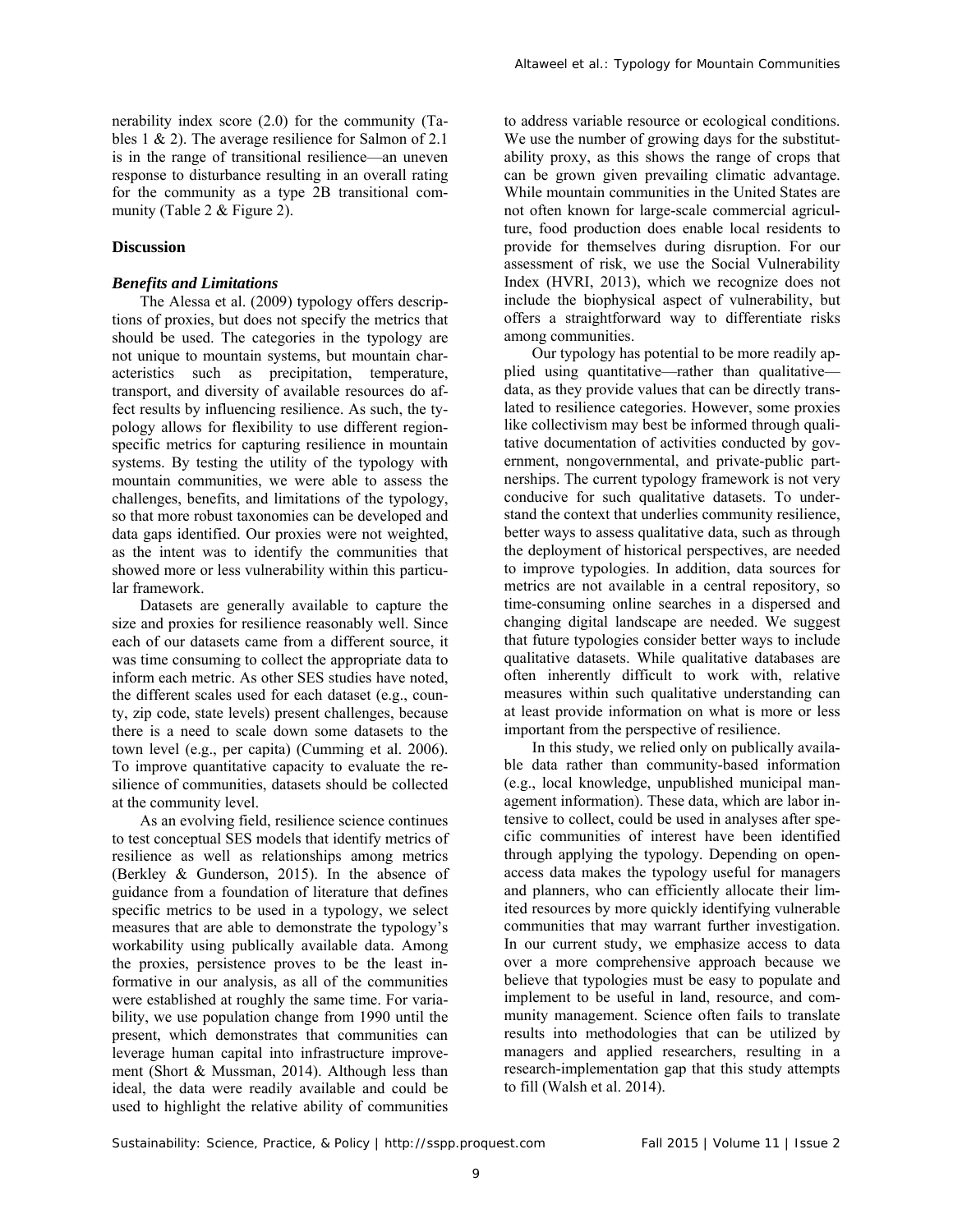Another limitation of our approach is that the metric scores are calculated based on our sample. However, we selected this approach because our main goal was to demonstrate the potential utility of the typology as one step in a more encompassing process toward vulnerability assessment of a large number of communities. One benefit of our approach, nevertheless, is that the resilience score is adaptable to changing circumstances within the sample itself. As new resilience typologies and assessments are developed and tested, more rigorous comparisons will be possible. This was attempted for this study but proved difficult for the given data values that were available. In any case, we contend that our analysis offers valuable perspective on advancing SES typologies.

#### *Relevance of Results*

Our assessed communities indicate that larger cities are slightly more resilient than smaller communities, where Size 1 settlements average a 2.18 resilience score vs. 2.06 for all other settlements. On one hand, the higher resilience result could be because relatively larger communities generally have more diversified economies; more efficient connections to national and international transportation networks; use of resources; and ability to leverage social, knowledge, and financial capital. In advanced economies, cities tend to have social and economic capacity to develop increasingly resilient infrastructures (Pretty & Ward, 2001; Vugrin et al. 2010; Walker & Cooper, 2010; Smith & Stirling, 2011). In comparison to larger cities, smaller mountain communities, particularly those with populations of less than a few thousand, are slightly more vulnerable (Size 3 communities have a 1.98 resilience average). Interestingly, no communities are classified as Type C (vulnerable). There are a number of possible explanations, such as that no communities in the sample group are vulnerable, the United States is simply relatively wealthier and better able to address resilience, and the typology is not specific enough to inform the resilience context of mountains (e.g., mountain system may represent a nested typology within the typology that we used). Instead of adjusting scores so that some communities are assigned to each of the resilience categories (e.g., centering proxy scores at "2"), we chose to maintain the original protocol, so that the results could be comparable to future typological analyses.

Unfortunately, we were unable to find many other studies similar to the approach that we have employed here, making comparison to previous work difficult. Pickett et al. (2014) propose some relevant ideas of urban adaptation and how it could benefit types (large to small) of communities, but this does

not include a practical implementation of a typology to case studies. Although comparable current research efforts have been produced to investigate cities and their capacity for resilience (e.g., Arup Group, 2015; BRR, n.d.), we find that these studies do not account sufficiently for environmental, geographical, or biogeographic effects.

#### *Future Direction*

This study offers yet one more step in improving typologies so that they can provide useful information for stakeholders seeking to make decisions regarding community- and landscape-level resilience. A next step entails more rigorous analysis and identification of appropriate metrics. Even among monitoring initiatives, it is unclear what indicators should be assessed to support improvements in community resilience (Carpenter et al. 2001), a situation that remains a major challenge for the broader monitoring community (Schimel & Keller, 2015).

We applied our typology to mountain communities in the western United States, where data are more available than for less developed nations (Sunderlin et al. 2005). A major obstacle for all managers is data availability, which has led to advocacy for openaccess publishing (Fuller et al. 2014). With a new push for large-scale, standardized, and publicly accessible data around the world (e.g., observatories, census data, satellite maps), data will likely become more accessible in the future, making possible global-scale analyses. Remote-sensing data is another attractive and simple resource useful for providing quick proxy measurements until more adequate resources are obtained from ground-based sources.

Based on our experience, we have some concrete recommendations for the next steps needed to develop an effective and useful SES typology. Researchers should strive to:

- Develop a portal that assembles datasets for metrics in one place, so that the mining of data can be made more efficient.
- Define best practices, particularly in regard to the unit analysis and scales used among different datasets, so that the data can be more interoperable and easier to use.
- Increase testing of SES and resilience science theories, conceptual models, and typologies to better define the metrics and relationships among metrics.
- Increase the sample size used to test typologies to better define the range and thresholds for metrics.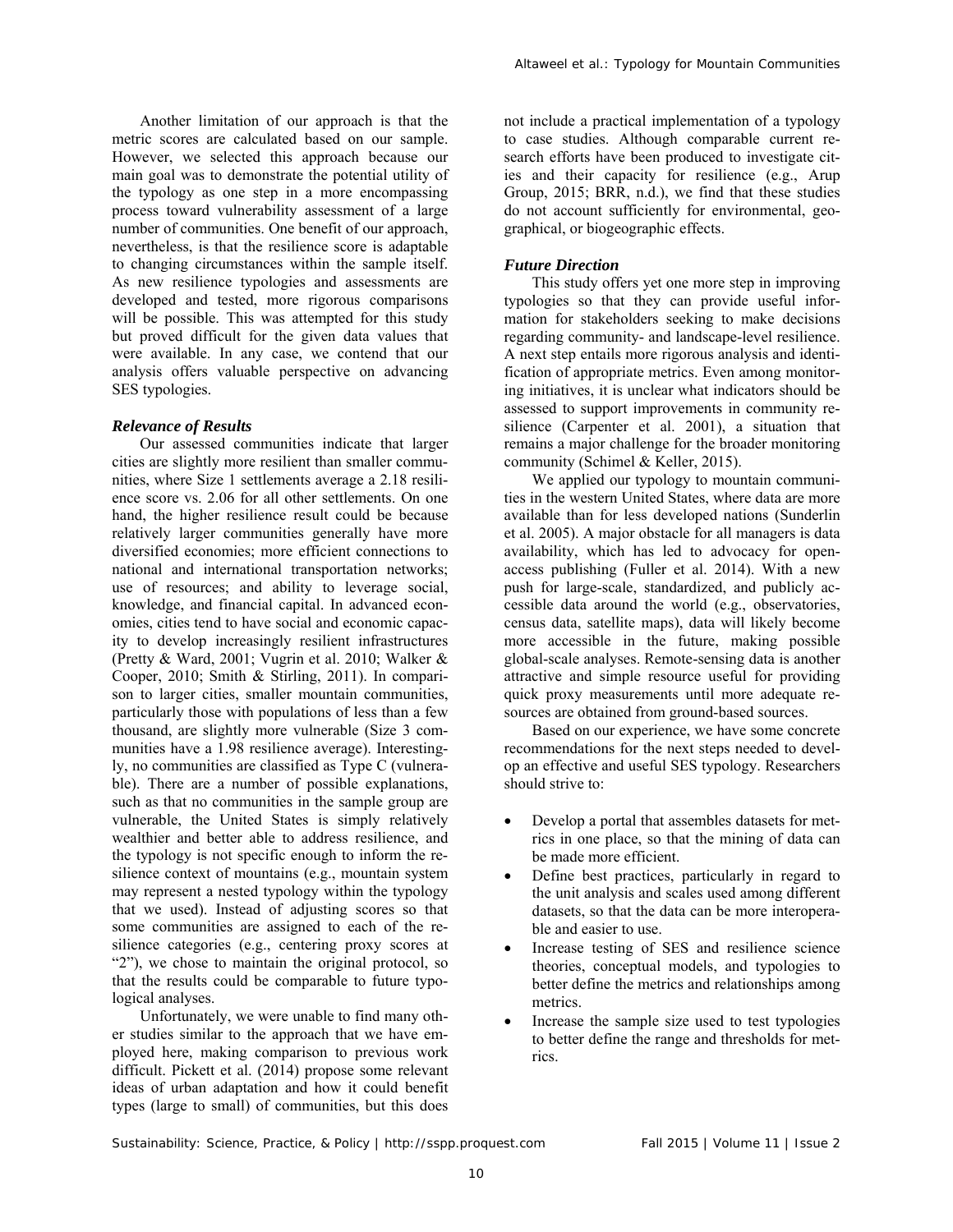- Test the limits of the typology in other mountain systems, ecosystems and landscapes, and geopolitical and sociopolitical contexts.
- Foster better partnerships with data- and informatics-science communities to help overcome data challenges in the typology, such as the need to identify better ways to include qualitative data and community-based data.

#### **Conclusion**

We present an application of the Alessa et al. (2009) SES typology to evaluate its utility for assessing resilience of communities located in mountain landscapes. We offer suggestions to further refine a conceptual SES typology so that better assessment of the resilience of communities in specific landscapes can occur. With such refinement, SES typologies can provide useful information for regional planners, for instance at the state level, as a way to compare vulnerability of multiple communities. For researchers, typologies offer a useful tool and approach to better evaluate conceptual SES models and to analyze patterns and causes of resilience or vulnerability to change. Efforts to standardize data and analytical approaches for SESs and resilience science will help to advance these fields toward new frontiers and increase their application in practice.

Our study offers a starting point for further development of typologies. Taxonomic tools are critical for identifying communities and regions or geographic areas that are more or less resilient, but these provide a coarse-level diagnostic, so that more comprehensive assessment and data collection can be applied more efficiently. With growing global population, changing climate, and increasing pressures on limited natural resources and infrastructure, an SES approach is needed in land and natural resource management, so that the landscape and its components can be treated as an interconnected system with shared goals toward greater resilience.

#### **Acknowledgments**

This work was supported by the Mountain Social Ecological Observatory Network (MtnSEON; NSF award #DEB 1231233), the Dynamics of Coupled Natural Human Systems: Water-use Decisions in a Dynamic Environment Project (CNH; NSF Award #BCS 1114851), and the Idaho EPSCoR Program (MILES; NSF award #IIA-1301792). The views expressed here do not necessarily represent those of the funders. We also express our gratitude to Kacy Kreiger (University of Alaska Anchorage) for the cartographic design on Figure 1.

#### **References**

- Adams, W., Aveling, R., Brockington, D., Dickson, B., Elliott, J., Hutton, J., Roe, D., Vira, B., & Wolmer, W. 2004. Biodiversity conservation and the eradication of poverty. *Science* 306 (5699):1146–1149.
- Adger, W., Kelley, P., Winkels, A., Huy, L., & Locke, C. 2002. Migration, remittances, livelihood trajectories, and social resilience. *Ambio* 31(4):358–366.
- Alessa, L., Kliskey, A., & Altaweel, M. 2009. Toward a typology for social-ecological systems. *Sustainability: Science, Practice, and Policy* 5(1):31–41.
- Alley, R., Marotzke, J., Nordhaus, W., Overpeck, J., Peteet, D., Pielke, R., Pierrehumbert, R., Rhine, P., Stocker, T., Talley, L., & Wallace, J. 2003. Abrupt climate change. *Science* 299 (5615):2005–2010.
- Altieri, M. 2004. Linking ecologists and traditional farmers in the search for sustainable agriculture. *Frontiers in Ecology and the Environment 2*(1):35–42.
- Anderson, D., Salick, J., Moseley, R., & Xiaokun, O. 2005. Conserving the sacred medicine mountains: a vegetation analysis of Tibetan sacred sites in Northwest Yunnan. *Biodiversity & Conservation* 14(13):3065–3091.
- Arup Group. 2015. City Resilience Framework. http://www.arup. com/cri. November 23, 2015.
- Assche, K. & Lo, M. 2011. Planning, preservation and place branding: a tale of sharing assets and narratives. *Place Branding and Public Diplomacy* 7:116–126.
- Beniston, M. 2003. Climatic change in mountain regions: a review of possible impacts. *Climatic Change* 59(1):5–31.
- Beniston, M. & Stoffel, M. 2014. Assessing the impacts of climatic change on mountain water resources. *Science of the Total Environment* 493:1129–1137.
- Berkes, F., Colding, J., & Folke, C. 2003. *Navigating Social-Ecological Systems: Building Resilience for Complexity and Change*. New York: Cambridge University Press.
- Berkley, J. & Gunderson, L. 2015. Practical resilience: building networks of adaptive management. In C. Allen & A. Garmestani (Eds.), *Adaptive Management of Social-Ecological Systems*. pp. 201–216. London: Springer.
- Blaikie, P. & Sadeque, S. 2000. *Policy in High Places: Environment and Development in the Himalayan Region*. Kathmandu: International Centre for Integrated Mountain Development.
- Blair, B., Lovecraft, A., & Kofinas, G. 2014. Meeting institutional criteria for social resilience: a nested risk system model. *Ecology and Society* 19(4):36.
- Briggs, D. 2003. Environmental pollution and the global burden of disease. *British Medical Bulletin* 68(1):1–24.
- Brondizio, E. & Chowdhury, R. 2013. Human-environmental research: past trends, current challenges, and future directions. In E. Brondizio & E. Moran (Eds.), *Human-Environmental Interactions: Current and Future Directions*. pp. 391–400. London: Springer.
- Buduru, B. & Pal, L. 2010. The globalized state: measuring and monitoring governance. *European Journal of Cultural Studies* 13(4):511–530.
- Buergelt, P. & Paton, D. 2014. An ecological risk management and capacity building model. *Human Ecology* 42(4):591–603.
- Building Resilient Regions (BRR). n.d. Resilience Capacity Index. http://brr.berkeley.edu/rci/. November 23, 2015.
- Bureau of Labor Statistics (BLS). 2014. Union Affiliation of Employed Wage and Salary Workers by State, 2013–2014 Annual Averages. http://www.bls.gov/news.release/union2. t05.htm. May 25, 2015.
- Carney D. 1998. *Sustainable Rural Livelihoods: What Contribution Can We Make?* Nottingham, UK: Russell Press.
- Carpenter, S. & Brock, W. 2008. Adaptive capacity and traps. *Ecology and Society* 13(2):40.

Sustainability: Science, Practice, & Policy | http://sspp.proquest.com Fall 2015 | Volume 11 | Issue 2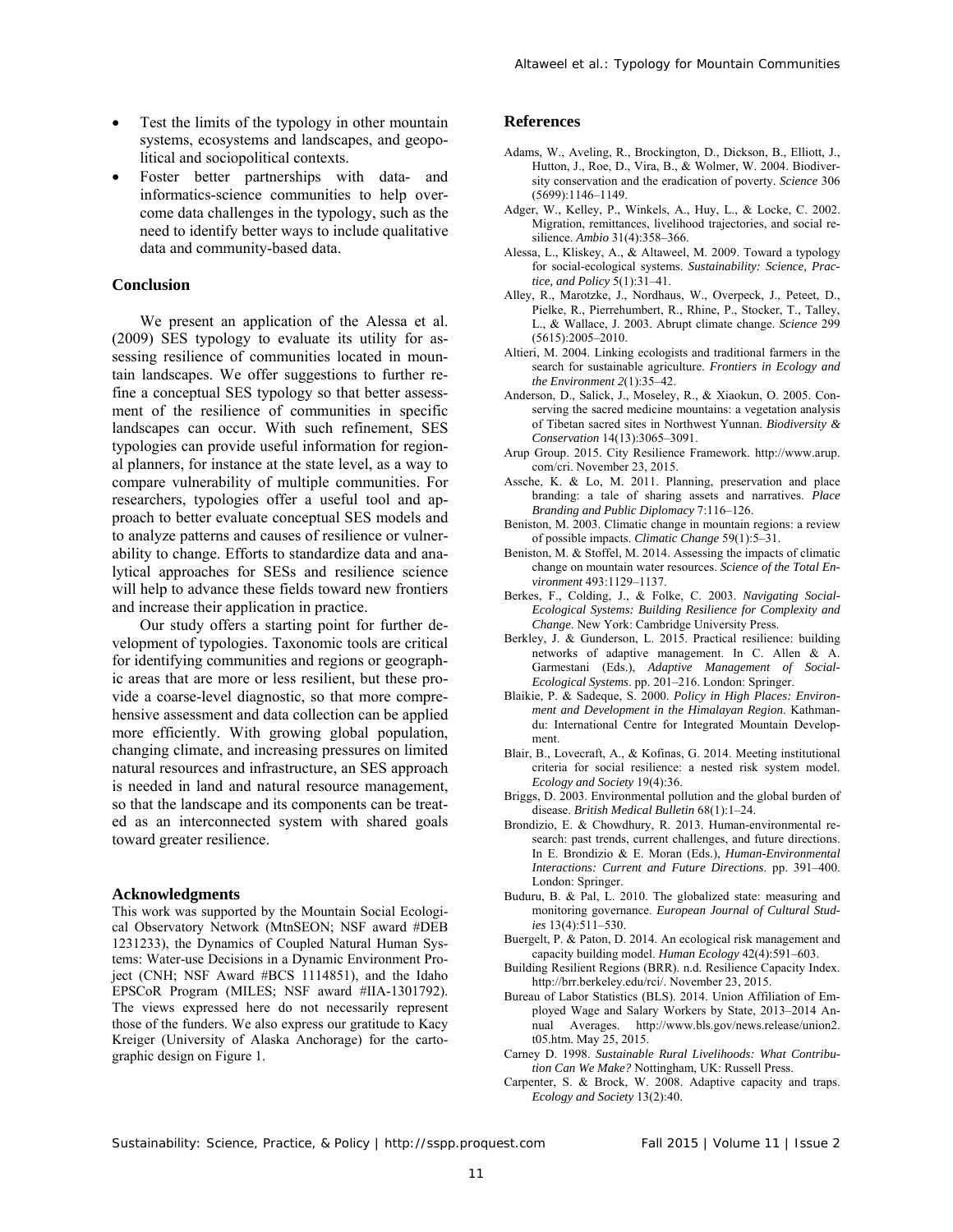- Carpenter, S., Walker, B., Anderies, M., & Abel, N. 2001. From metaphor to measurement: resilience of what to what? *Ecosystems* 4(8):765–781.
- Chapin, F., Peterson, G., Berkes, F., Callaghan, T., Angelstam, P., Apps, M., Beier, C., Bergeron, Y., Crépin,A.-S., Danell, K., Elmqvist,T., Folke, C., Forbes, B., Fresco, N., Juday, G., Niemelä, J., Shvidenko, A., & Whiteman, G. 2004. Resilience and vulnerability of northern regions to social and environmental change. *AMBIO* 33(6):344–349.
- City Data. 2015. City Data. http://www.City-Data.com. May 25, 2015.
- Cohen, J. & Small, J. 1998. Hypsographic demography: the distribution of human population by altitude. *Proceedings of the National Academy of Sciences* 95(24):14009–14014.
- Cutter, S., Burton, C., & Emrich, C. 2010. Disaster resilience indicators for benchmarking baseline conditions. *Journal of Homeland Security and Emergency Management* 7(1):1547– 7355.
- Cumming, G., Barnes, G., Perz, S., Schmink, M., Sieving, K., Southworth, J., Binford, M., Holt, R., Stickler, C., & Van Holt, T. 2005. An exploratory framework for the empirical measurement of resilience. *Ecosystems* 8(8):975–987.
- Cumming, G., Cumming, D., & Redman, C. 2006. Scale mismatches in social-ecological systems: causes, consequences, and solutions. *Ecology and Society* 11(1):14.
- Cumming, G., Olsson, P., Chapin, F., & Holling, C. 2013. Resilience, experimentation, and scale mismatches in socialecological landscapes. *Landscape Ecology* 28(6):1139–1150.
- Dasgupta, P. 1995. The population problem: theory and evidence. *Journal of Economic Literature* 33(4):1879–1902.
- Emelko, M., Silins,U., Bladon, K., & Stone, M. 2011. Implications of land disturbance on drinking water treatability in a changing climate: demonstrating the need for "source water supply and protection" strategies. *Water Research* 45(2):461–472.
- Emtage, N., Herbohn, J., & Harrison, S. 2006. Landholder typologies used in the development of natural resources management programs in Australia: a review. *Australasian Journal of Environmental Management* 13(2):79–94.
- Farmer's Almanac. 2015. Frost Dates Calculator for Places in California. http://www.almanac.com/content/frost-chart-united states/CA. May 25, 2015.
- Folke, C., Hahn, T., Olsson, P., & Norberg, J. 2005. Adaptive governance of social-ecological systems. *Annual Review of Environment and Resources* 30(1):441–73.
- Folke, C. 2006. Resilience: the emergence of a perspective for social-ecological systems analyses. *Global Environmental Change* 16(3):253–267.
- Forman, R. 2008. *Land Mosaics: The Ecology of Landscapes and Regions*. New York: Cambridge University Press.
- Fuller, R., Lee, J., & Watson, J. 2014. Achieving open access to conservation science. *Conservation Biology* 28(6):1550– 1557.
- Gardner, J. & Dekens, J. 2007. Mountain hazards and the resilience of social-ecological systems: lessons learned in India and Canada. *Natural Hazards* 41(2):317–336.
- Gibon, A., Sheeren, D., Monteil, C., Ladet, S., & Balent, G. 2010. Modelling and simulating change in reforesting mountain landscapes using a social-ecological framework. *Landscape Ecology* 25(2):267‒285.
- Google Earth. (2015). Western United States. 40°02'54.14"N 111°03'25.02"W. Landstat: http://www.earth.google.com. January 18, 2016.
- de Groot, R., Wilson, M., & Boumans, R. 2002. A typology for the classification, description and valuation of ecosystem functions, goods and services. *Ecological Economics* 41(3):393– 408.
- Heffernan, J., Soranno, P., Angilletta, M., Buckley, L., Gruner, D., Keitt, T., & Kellner, J. 2014. Macrosystems ecology: understanding ecological patterns and processes at continental

scales. *Frontiers in Ecology and the Environment* 12(1):5– 14.

- Haslett, J. 1997. Mountain ecology: organism responses to environmental change–an introduction. *Global Ecology and Biogeography* 6(1):3–6.
- Hazards & Vulnerability Research Institute (HVRI). 2013. Social Vulnerability Index for the United States: 2006–10. http://webra.cas.sc.edu/hvri/products/sovi.aspx. January 14, 2015.
- Hewitt, K. 2014. *Regions of Risk: A Geographical Introduction to Disasters.* New York: Routledge.
- Holycross, A. & Douglas, M. 2007. Geographic isolation, genetic divergence, and ecological non-exchangeability define conservation units in a threatened sky-island rattlesnake. *Biological Conservation* 134(1):142–154.
- Hope, G. 2014. The sensitivity of the high mountain ecosystems of New Guinea to climatic change and anthropogenic impact. *Arctic, Antarctic, and Alpine Research* 46(4):777–786.
- Internal Revenue Service (IRS). 2015. Exempt Organizations Select Check. http://apps.irs.gov/app/eos/forwardToPub78 Download.do. May 25, 2015.
- Kaneshiro, K., Chinn, P., Duin, K., Hood, A., Maly, K., & Wilcox, B. 2005. Hawai'i's mountain-to-sea ecosystems: socialecological microcosms for sustainability science and practice. *EcoHealth* 2(4):349–360.
- Kamehameha Schools. 1994. *Life in Early Hawai'i: The Ahupua'a*, 3rd Ed. Honolulu: Kamehameha Schools Press.
- Kliskey, A., Alessa, L., & Barr, B. 2009. Integrating local and traditional ecological knowledge for marine resilience. In K. McLeo & H. Leslie (Eds.), *Managing for Resilience: New Directions for Marine Ecosystem-Based Management*. pp. 145–161. Washington, DC: Island Press.
- Krausmann, F., Fischer-Kowalski, M., Schandel, H., & Eisenmenger, N. 2008. The global sociometabolic transition: past and present metabolic profiles and their future trajectories. *Journal of Industrial Ecology* 12(5–6):637–656.
- Kullman, L. 2004. The changing face of the alpine world. *Global Change Newsletter* 57(1):12–14.
- Lambin, E., Geist, H., & Lepers, E. 2003. Dynamics of land-use and land-cover change in tropical regions. *Annual Review of Environment and Resources* 28(1):205–241.
- Marston, S. 2000. The social construction of scale. *Progress in Human Geography* 24(2):219–242.
- Messerli, B., Viviroli, D., & Weingartner, R. 2004. Mountains of the world: vulnerable water towers for the 21st century. *Ambio* 13(1):29–34.
- Mountain Social Ecological Observatory Network (MtnSEON). 2015. What's MtnSEON? http://webpages.uidaho.edu/ mtnseon. May 11, 2015.
- Nature Serve. 2015 NatureServe Explorer: Plants/Animals. http://explorer.natureserve.org/servlet/NatureServe. May 25, 2015.
- Nuissl, H., Haase, D., Lanzendorf, M., & Wittmer, H. 2009. Environmental impact assessment of urban land use transitions: a context-sensitive approach. *Land Use Policy* 26(2):414–424.
- O'Neel, S., Hood, E., Bidlack, A., Fleming, S., Arimitsu, M., Arendt, A., Burgess, E., Sergeant, C., Beaudreau, A., Timm, K., Hayward, G., Reynolds, J., & Pyare, S. 2015. Icefield-toocean linkages across the Northern Pacific Coastal Temperate Rainforest. *BioScience* 65(5):499–512.
- Ostrom, E. 2005. *Understanding Institutional Diversity*. Princeton, NJ: Princeton University Press.
- Ostrom, E. 2009. A general framework for analyzing sustainability of social-ecological systems. *Science* 325(5939):419–422.
- Ostrom, E. & Cox, M. 2010. Moving beyond panaceas: a multitiered diagnostic approach for social-ecological analysis. *Environmental Conservation* 37(4):451–63.
- Pickett, S., McGrath, B., Cadenasso, M., & Felson, A. 2014. Ecological resilience and resilient cities. *Building Research & Information* 42(2):143–157.